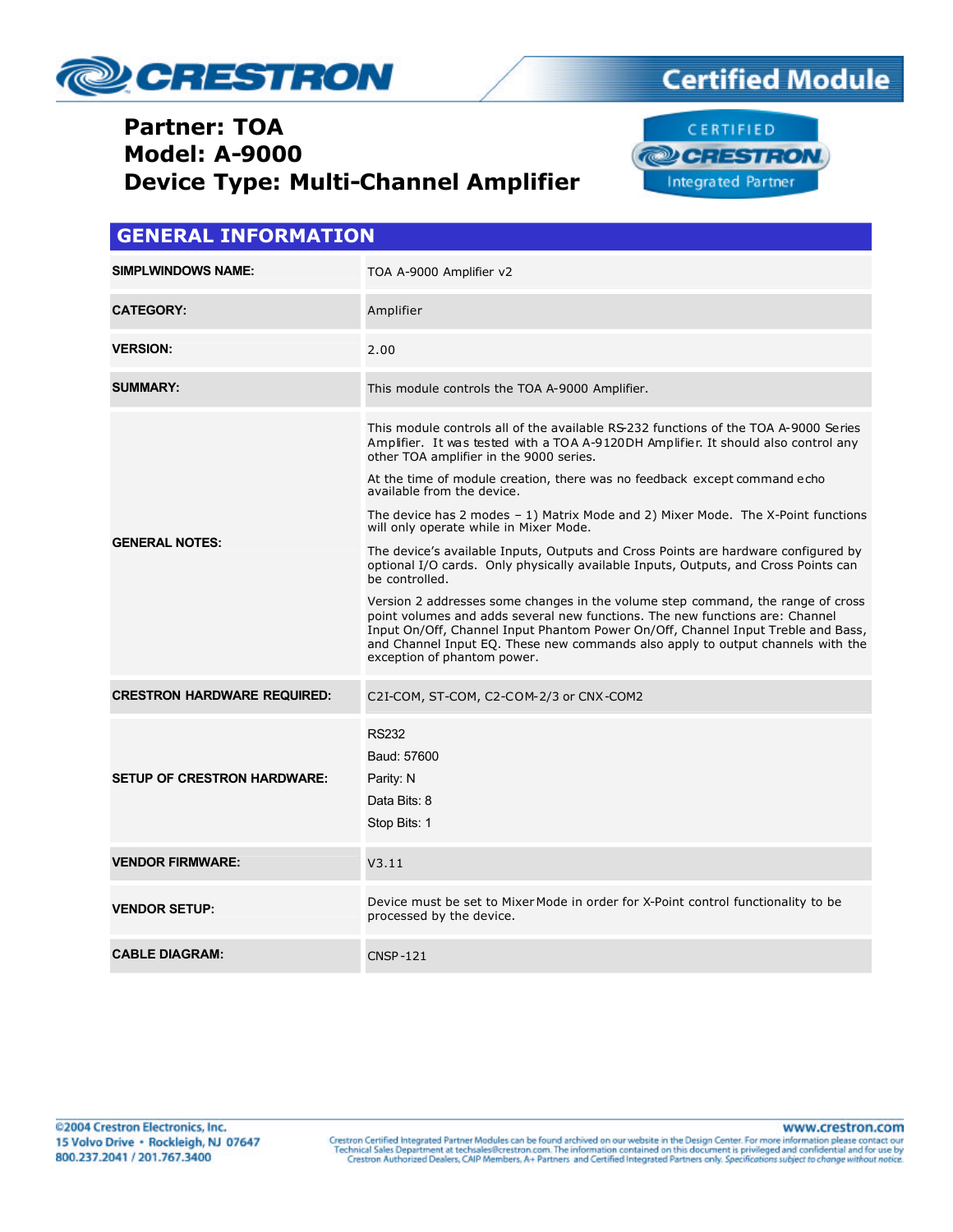

## **Certified Module**

### **Partner: TOA Model: A-9000 Device Type: Multi-Channel Amplifier**





| <b>CONTROL:</b>                       |                |                                                                                                                                            |
|---------------------------------------|----------------|--------------------------------------------------------------------------------------------------------------------------------------------|
| Power_On/Off                          | D              | Pulse for power on/off                                                                                                                     |
| Input/Output Channel * On/Off         | D              | Pulse for input channel on/off                                                                                                             |
| Input/Output_Channel_*_Treble_Up/Down | D              | Pulse for input channel treble up/down                                                                                                     |
| Input/Output_Channel_*_Bass_Up/Down   | D              | Pulse for input channel bass up/down                                                                                                       |
| Input/Output Channel * EQ On/Off      | D              | Pulse for input channel EQ on/off. Note: EQ on will trigger whatever is set on the<br>EQ settings page to the channel selected for EQ on.  |
| Input_Channel_*_Phantom_Power_On/Off  | D              | Pulse for input channel phantom power on/off                                                                                               |
| <b>EQ Filter</b>                      | $\overline{A}$ | Analog signal representing the desired band filter. The defined EQ will be set each<br>time the EQ On command is sent for a given channel. |
| EQ Gain                               | $\overline{A}$ | Analog signal representing the desired gain. The defined EQ will be set each time<br>the EQ On command is sent for a given channel.        |
| EQ Q Value                            | A              | Analog signal representing the desired Q value. The defined EQ will be set each<br>time the EQ On command is sent for a given channel.     |
| <b>EQ Frequency</b>                   | $\overline{A}$ | Analog signal representing the desired frequency. The defined EQ will be set each<br>time the EQ On command is sent for a given channel.   |
| EQ Filter *                           | D              | Pulse to change filter for EQ                                                                                                              |
| EQ Gain*                              | D              | Pulse to change gain value for EQ                                                                                                          |
| EQ Q Value *                          | D              | Pulse to change Q value for EQ                                                                                                             |

www.crestron.com

Crestron Certified Integrated Partner Modules can be found archived on our website in the Design Center. For more information please contact our<br>Technical Sales Department at techsales@crestron.com. The information contain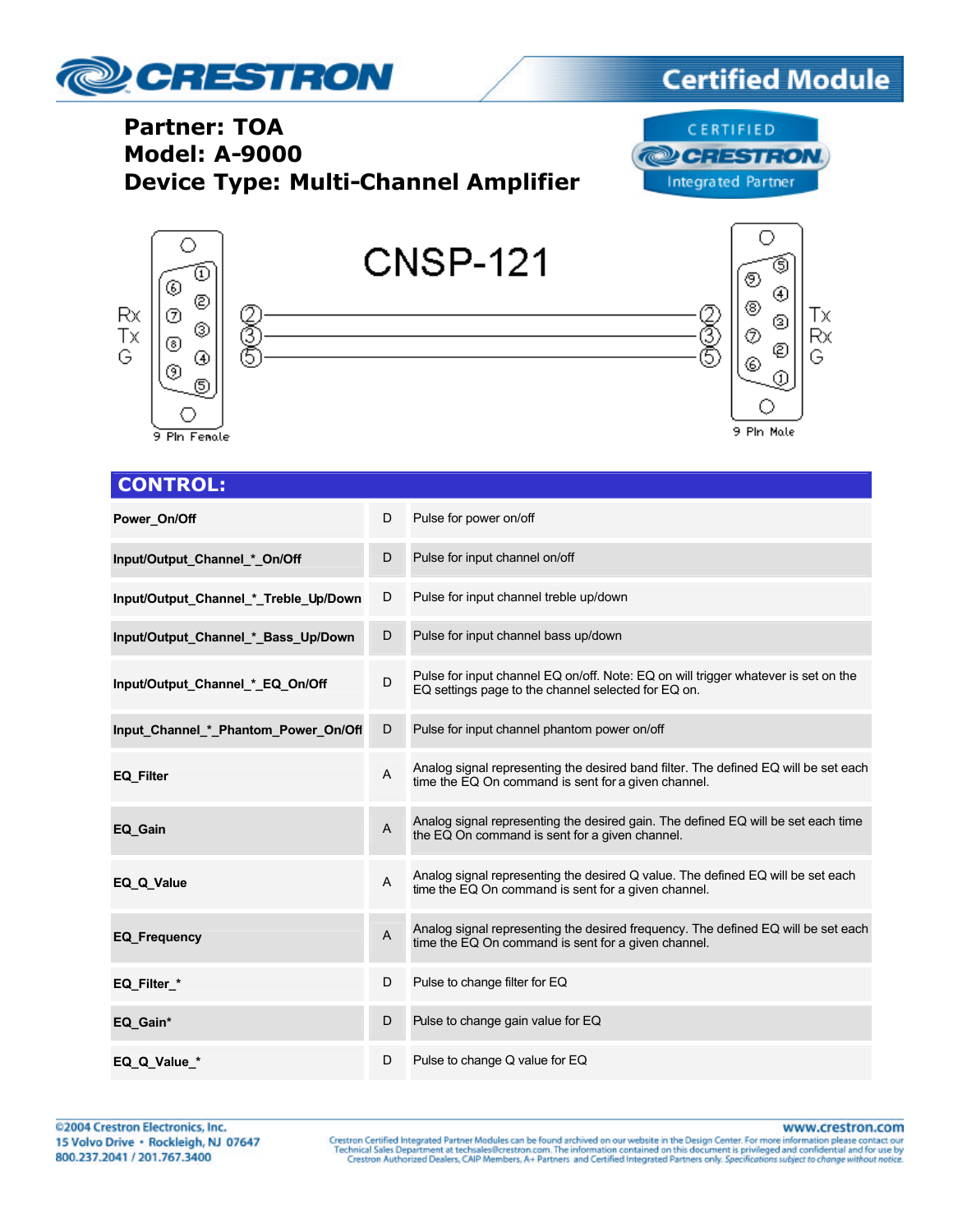# **CRESTRON**

### **Partner: TOA Model: A-9000 Device Type: Multi-Channel Amplifier**



**Certified Module** 

| EQ Frequency *              | D              | Pulse to change frequency value for EQ                                                                                                                                                                                                                                                    |
|-----------------------------|----------------|-------------------------------------------------------------------------------------------------------------------------------------------------------------------------------------------------------------------------------------------------------------------------------------------|
| Input_*_Vol_Up              | D              | Press and hold to raise the level of the selected Input Channel                                                                                                                                                                                                                           |
| Input * Vol Down            | D              | Press and hold to lower the level of the selected Input Channel                                                                                                                                                                                                                           |
| Output_*_Up                 | D              | Press and hold to raise the level of the selected Output Channel                                                                                                                                                                                                                          |
| Output * Down               | D              | Press and hold to lower the level of the selected Output Channel                                                                                                                                                                                                                          |
| X-Point_Source_(0d-7d)      | A              | Analog signal representing the desired input channel of the cross point to be<br>controlled. Valid values are from 0-7 representing input channels 1-8 respectively.<br>The unit will only process x-Point operations if the device is in Mix Mode.                                       |
| X-Point_Destination_(0d-7d) | $\overline{A}$ | Analog signal representing the desired output channel of the cross point to be<br>controlled. Valid values are from 0-7 representing output channels 1-8<br>respectively.<br>The unit will only process x-Point operations if the device is in Mix Mode.                                  |
| X-Point Vol Up              | D              | Press and hold to raise the cross point volume defined by the X-Point Source and<br>the X-Point_Destination signals described above.<br>The unit will only process x-Point operations if the device is in Mix Mode.                                                                       |
| X-Point Vol Down            | D              | Press and hold to raise the cross point volume defined by the X-Point Source and<br>the X-Point_Destination signals described above.<br>The unit will only process x-Point operations if the device is in Mix Mode.                                                                       |
| X-Point Level% (0%-100%)    | A              | Analog signal representing the desired percentage for the cross point volume<br>(previously defined by the X-Point_Source and X-Point_Destination signals<br>described above) to go directly to. The defined cross point will be set each time a<br>value is placed at this input signal. |
| Preset *                    | D              | Pulse to recall the system setup preset desired                                                                                                                                                                                                                                           |

| <b>FEEDBACK:</b> |                                                                                      |
|------------------|--------------------------------------------------------------------------------------|
| To Device\$      | Serial signal to be routed to the TX side of the com port used to control the device |

| <b>ITESTING:</b>                |                                                               |
|---------------------------------|---------------------------------------------------------------|
| OPS USED FOR TESTING:           | PRO2: Cntrl Eng v3.155.1143 (Jun 20 2006) Compiler: v 2.07.22 |
| SIMPL WINDOWS USED FOR TESTING: | 2.08.26                                                       |

www.crestron.com

Crestron Certified Integrated Partner Modules can be found archived on our website in the Design Center. For more information please contact our<br>Technical Sales Department at techsales@crestron.com. The information contain